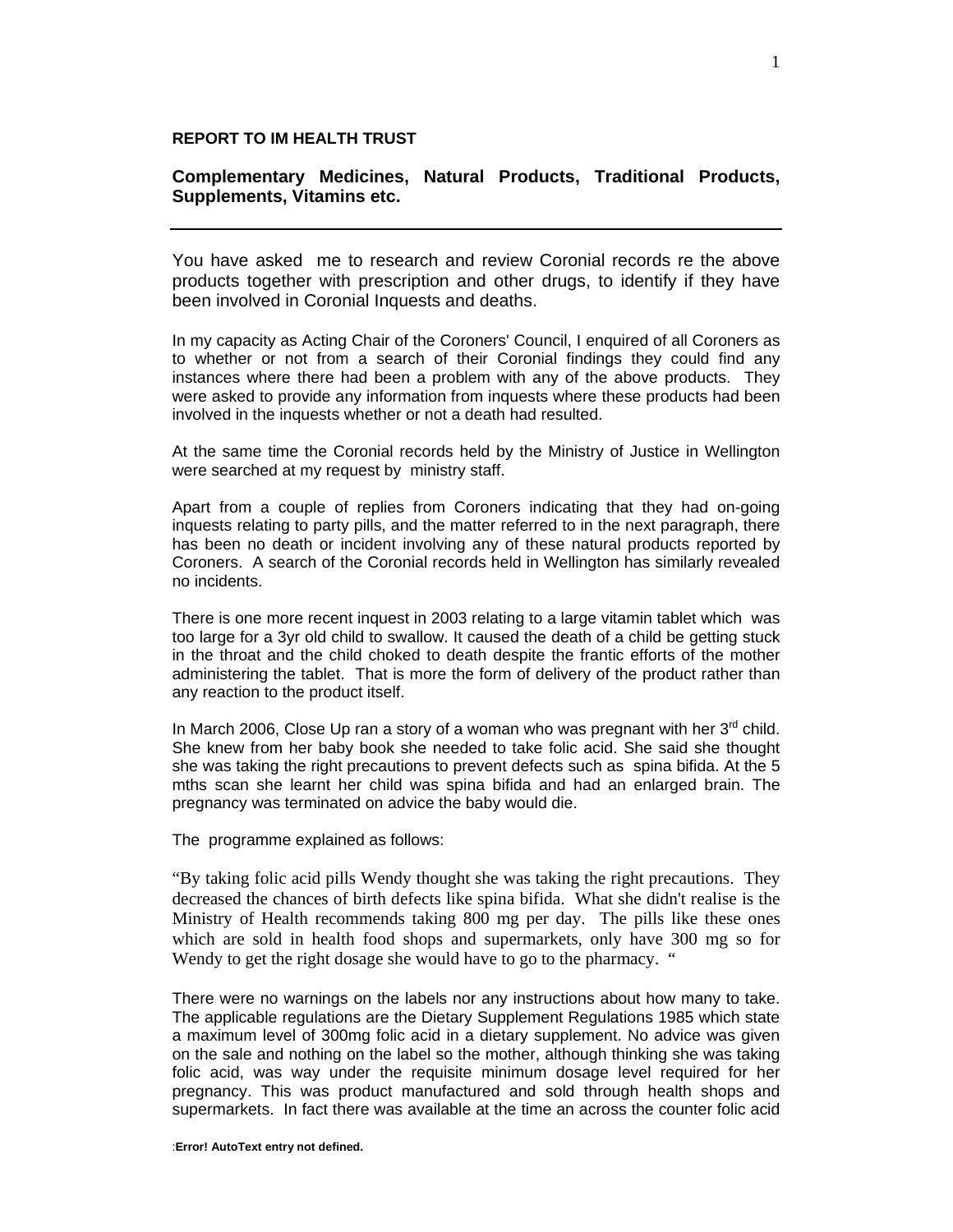tablet but only from pharmacies. This was an 800mg tablet and certainty as to this being the actual level of folic acid in the tablet. But with health food products under the Dietary Supplement Regs. they are regulated as foods and there is no guarantee that the actual smaller level of folic acid is in fact present in the tablet in any event.

 I am also informed of one incident involving an Indian herbal product, K4 apparantly sold by direct mail. A Coronial Inquest in NZ ruled there was no case re K4 and left an open verdict of non viral hepatitis as the cause of death. It is understood that the person had a pre-existing prostate cancer condition and had taken a wide variety of substances. An abstract summary is set out below:

"At an inquest in November 1996, doctors and the Ministry of Health linked his death with K4. The coroner adjourned the hearing until April 1997 to give manufacturers of the tablets time to complete toxicological studies, but he was unable to say with any certainty that K4 was the cause of his non-viral hepatitis. The coroner found that the death was due to non-viral hepatitis of unknown origin.

Despite these comments the coroner said that the K4 ban should be extended until a joint study had been done on K4's liver toxicity."

K4 was apparently also implicated in a death in Australia of a 78 yr old man. No post mortem was performed or doctors notes were available. Patient apparently had prostate cancer and was on a cocktail of other drugs along with K4 ,was a regular spirit drinker and a smoker. Death was from massive liver fibrosis.

The MOH newsletter re its concerns is set out below:

ADVERSE REACTION NEWSLETTER 1996:4

Page 1 of 1

The Centre for Adverse Reactions Monitoring (CARM) is receiving increasing numbers of reports of adverse reactions to herbal products. Recently reports of liver damage, including one death, prompted the Ministry to recall "K4", a herbal product promoted for prostate problems. Herbal medicines are not subjected to the rigorous testing given conventional medicines, yet they are often perceived to be without adverse effects by the consumer. It is important that adverse reactions to herbal products are reported to CARM in order for products associated with serious events to be identified early and appropriate action taken.

Liver problems and K4

K4 was advertised for the treatment of prostate problems and only sold by mail order in New Zealand.

K4 contains 25-30 herbs. The Ministry of Health has been unable, to date, to ascertain which ingredient(s) of K4 may be responsible for the reported liver damage.

The Ministry strongly recommends:

1- Patients stop taking K4 and attend a general practitioner for an assessment of liver function; and 2- Medical partitioners report any adverse effects from herbal medicines, especially K4, to the Centre for Adverse Reactions Monitoring.

A Health Risk Expert, recognised by the MOH, has advised of conducting extensive medical literature research throughout the world for incidents with these products. There has also been considerable communication with professors around the world seeking to identify any incidents. The result as advised is overwhelming lack of evidence identifying fatalities/incidents involving natural products.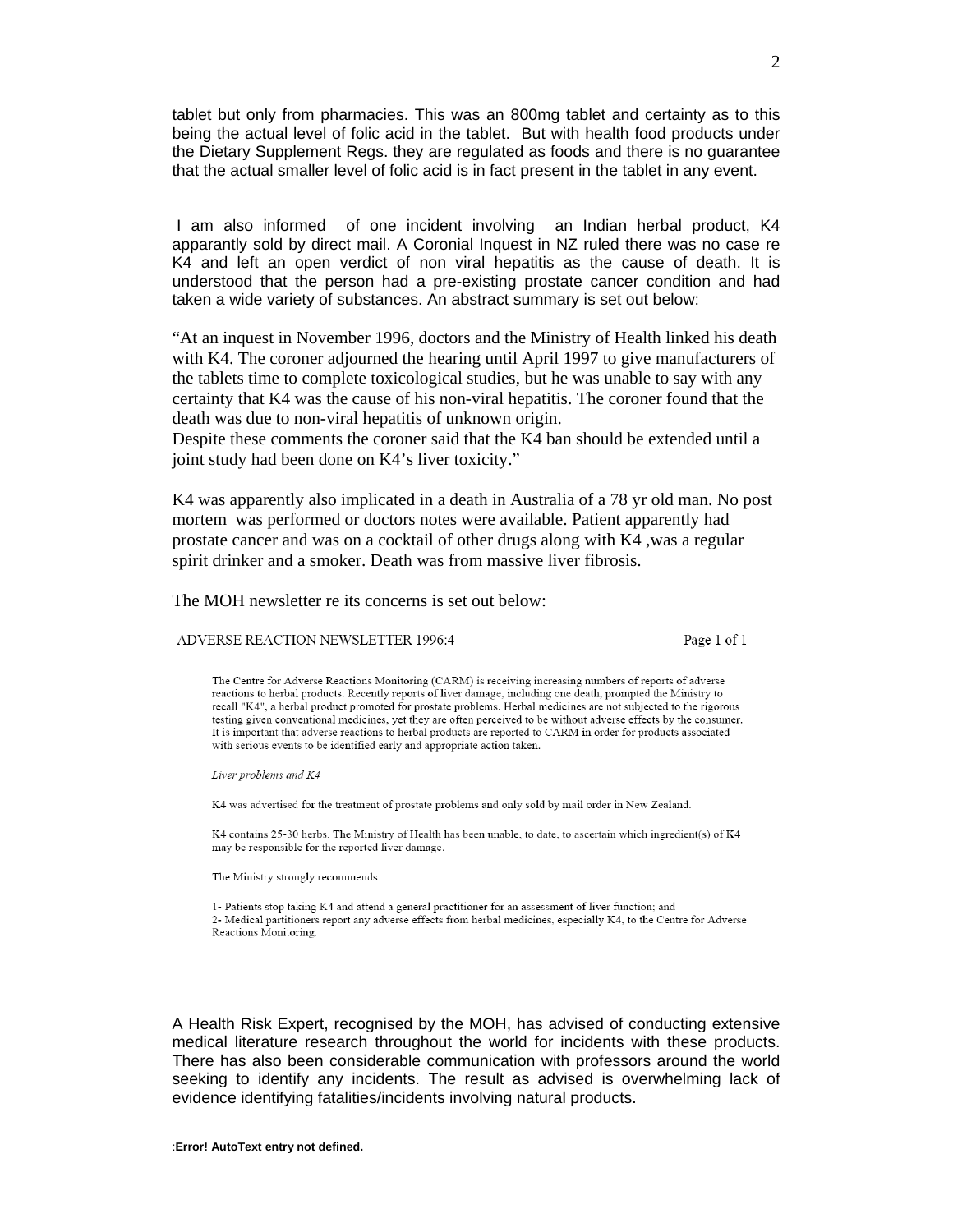Subsequently all Coroners, other pathologists and Crown Prosecutors have been emailed to provide their best guess of drug induced / involved deaths. A broad brush percentage was requested. There have been a number of inquests relating to suicides / risk taking in respect of prescription drugs. Party pills are included. Responses have indicated a best guess percentage of 5% of deaths. That is approximately 200 deaths per annum. Contrast this to Natural products etc which has nil deaths per annum. These figures are considered very much on the light side due to the way the Coronial database records are recorded. Unless the Inquest finding words actually refer to the adverse drug event the search will not pick it up. The wording of the findings by Coroners differs markedly and the precise cause of death , although caused by an adverse drug event, may not record this. By way of example the finding may record the cause of death as organ failure but not go on to say as a result of an adverse drug event.

A recent published study of the deaths in New Zealand with a base year 1998 shows the number of deaths from adverse drug reaction to be 1524 and from highly preventable adverse drug reaction 669. That does not include deaths from suicide relating to drugs.

A recent Australian study shows that 1 in 10 patients presenting to a GP had an adverse drug event in the preceeding 6 months with 50% being in the moderate to severe range and 8% hospitalized.

A recent NZ study published on 23 June 2006 highlights avoidable hospital admissions. It shows that  $1/3^{rd}$  of hospital admissions are avoidable. The cost associated with that for Christchurch hospital was put at \$96.6M. The study was carried out in the context of the importance of public and primary health measures to improve the health of New Zealanders before they got admitted to hospital. The majority of potentially "avoidable hospitalisation" involved conditions that could have been identified and treated earlier.

Another NZ study reported in July of 2006 and referred to Parliament's Health Committee pointed to previous research suggesting problems such as hospitalacquired infection, drug error and staff mistakes, could cost \$870M a year. This prompted the Health Minister to ensure that DHB's gave priority to reducing adverse events. These were clearly mostly identified as drug induced.

The above studies relate to prescription and other drugs and not to traditional/natural/complementary products etc.

Many international studies point to the huge cost from drug-related patient injury and death. In the United States this cost is put at billions of dollars. One study puts complications resulting from medication errors in US hospitals at 1.5 billion every year. Studies also show that prescription drug errors double a person's risk of dying in hospital and cost an estimated 2 billion a year. Another study put the cost of a single adverse drug event to a hospital in the US at \$2,500. The estimate of costs incurred by US hospitals as a result of drug-related injury or death was put at 76.6 billion which was three times the cost of all diabetes care.

A recent analysis done of patients being admitted to a major hospital in the Auckland area shows that nearly 50% of patients who come to hospital with more than 5 medicines are admitted with problems relating to ascertaining a way of getting an accurate list of their medicines in a timely manner. In other words 50% of patients